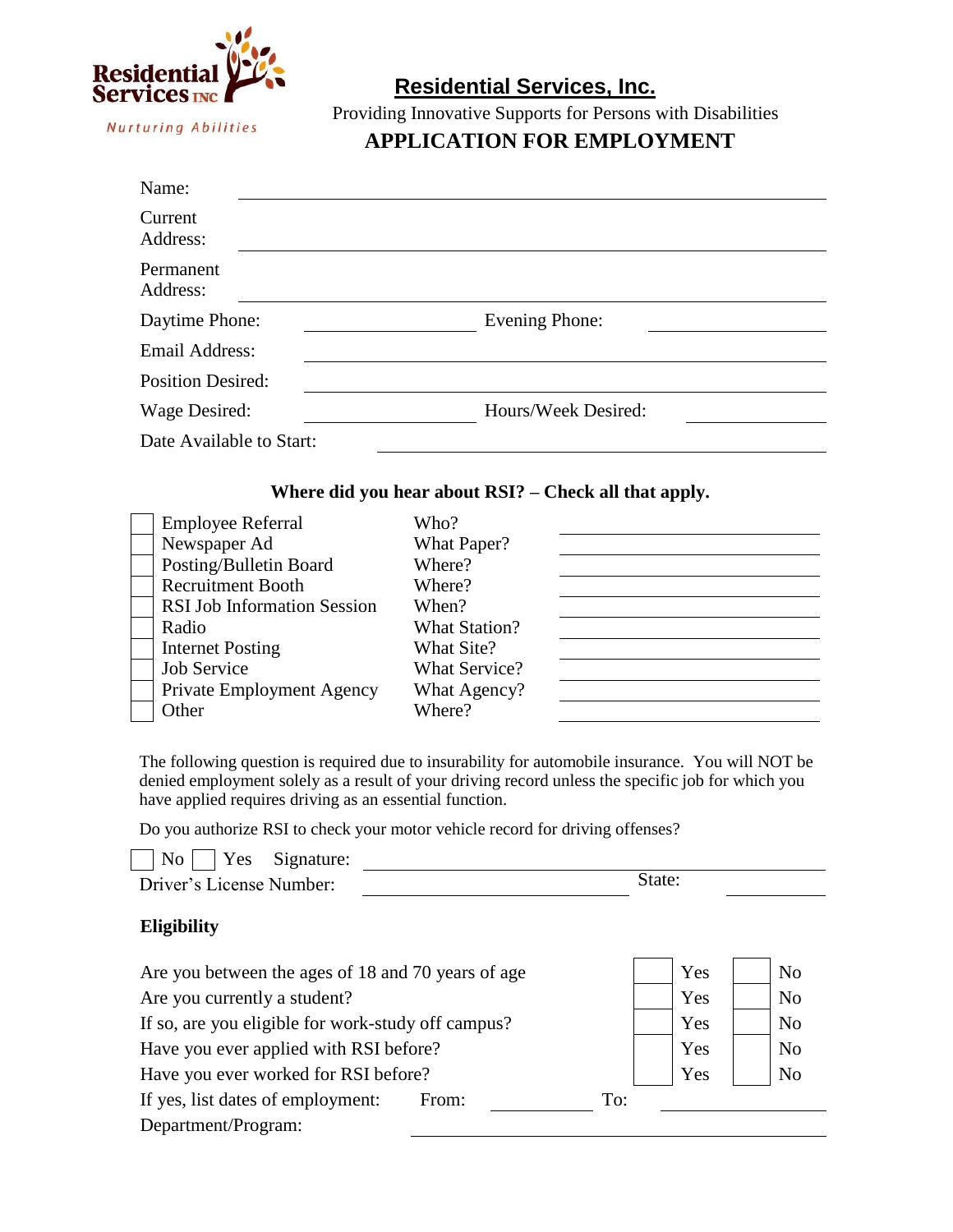## **Scheduling**

RSI serves clients in residential settings 24 hours per day, 365 days per year. Shifts vary from a few hours to 10 hours in length, starting at all times of the day. Check all the times/days you are available to work. Indicate specific times you are not available and explain.

| Weekends<br><b>Awake Overnights</b><br>Mornings | Yes<br>Yes<br>Yes | N <sub>o</sub><br>N <sub>o</sub><br>N <sub>o</sub> | Weekdays<br>Asleep Overnights (paid)<br>Evenings | Yes<br>Yes<br>Yes | N <sub>o</sub><br>N <sub>o</sub><br>N <sub>o</sub> |
|-------------------------------------------------|-------------------|----------------------------------------------------|--------------------------------------------------|-------------------|----------------------------------------------------|
| Times/Days not available:                       |                   | Reasons for conflict:                              |                                                  |                   |                                                    |
|                                                 |                   |                                                    |                                                  |                   |                                                    |
|                                                 |                   |                                                    |                                                  |                   |                                                    |

## **Education**

| School             | Name and Location | <b>Subjects Studied</b> | Did you graduate? |
|--------------------|-------------------|-------------------------|-------------------|
| <b>High School</b> |                   |                         |                   |
|                    |                   |                         |                   |
| College or         |                   |                         |                   |
| Vocational         |                   |                         |                   |
|                    |                   |                         |                   |
| Other              |                   |                         |                   |
|                    |                   |                         |                   |
| Other              |                   |                         |                   |
|                    |                   |                         |                   |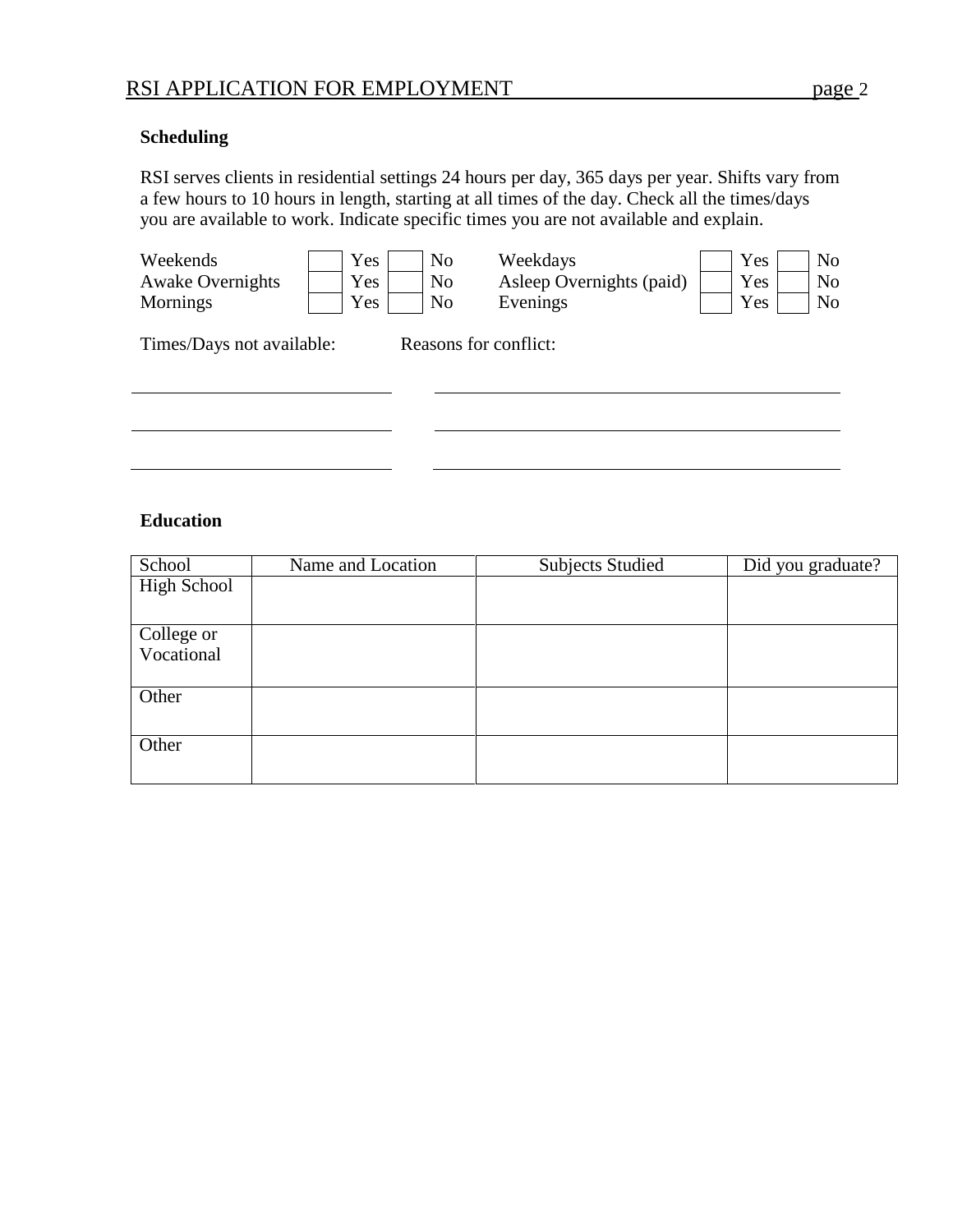## **Employment History**

| Dates | Employer                    | Wage | Position/Duties | Reason for Leaving |
|-------|-----------------------------|------|-----------------|--------------------|
| From: | Name/Address                |      |                 |                    |
| To:   | Supervisor's name and phone |      |                 | May we contact?    |
| From: | Name/Address                |      |                 |                    |
|       |                             |      |                 | May we contact?    |
| To:   | Supervisor's name and phone |      |                 |                    |
|       |                             |      |                 |                    |
| From: | Name/Address                |      |                 |                    |
|       |                             |      |                 | May we contact?    |
| To:   | Supervisor's name and phone |      |                 |                    |
|       |                             |      |                 |                    |
| From: | Name/Address                |      |                 |                    |
|       |                             |      |                 | May we contact?    |
| To:   | Supervisor's name and phone |      |                 |                    |
|       |                             |      |                 |                    |

## **Other Information**

Please note any specialized training or certification that you have which may be relevant to the position for which you have applied.

Please list or describe your hobbies and interests.